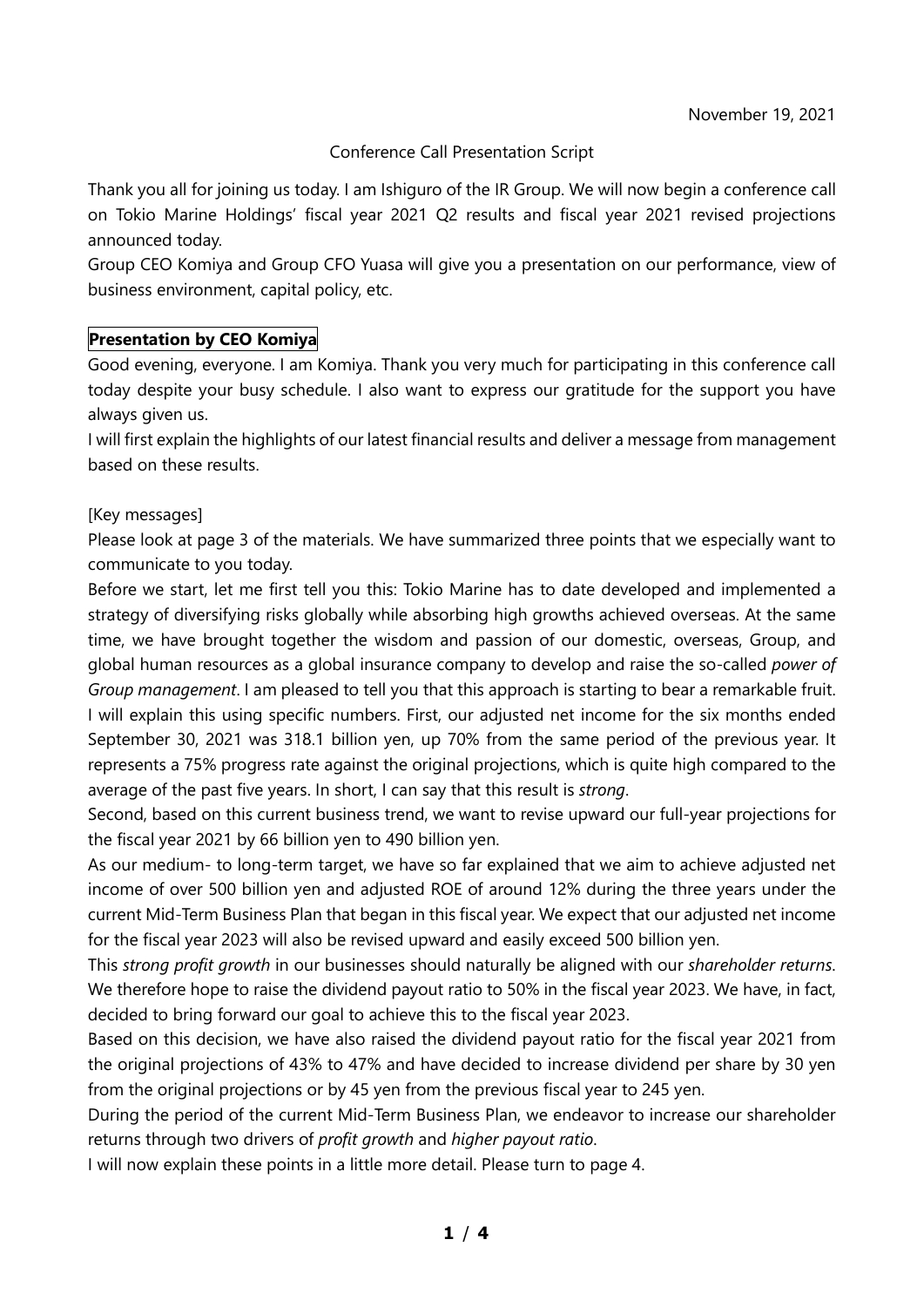[Top-line results (2Q results / full-year projections)]

First, let us look at top-line results.

As of September 30, 2021, net premiums written rose 4.5% year on year, while life insurance premiums increased 0.6% from the same period of the previous year. Both grew at a pace faster than originally projected and presented *strong* results.

To reflect this trend, we are going to revise the full-year projections upward.

More specifically, we will revise our full-year projections of net premiums written, which is shown on the left, to a 3.8% year-on-year increase. We will also revise our projections on life insurance premiums upward as shown here on the right.

I will next talk about adjusted net income. Please move onto page 5.

## [Adjusted net income (2Q results)]

I have already explained that adjusted net income for the six months ended September 30, 2021 was 318.1 billion yen and the progress rate against the original projections was 75%, which was significantly higher than the average progress rate of the past five years. We will now look at the breakdown of adjusted net income.

In the domestic business, Tokio Marine & Nichido Fire (TMNF) had a strong top-line result combined with a smaller net incurred loss mainly due to the impact of COVID-19 and decline of natural catastrophes. As a result, their progress rate of adjusted net income for the six months ended September 30, 2021 is 94.8% compared with the average progress rate of 29.8% in the past five years. Overseas, underwriting profits and investment income were both strong, despite the impact of the winter storm in Texas. Their progress was significantly better than the projections, more than offsetting the impact of the Texan winter storm. Adjusted net income of major North American businesses for the six months ended September 30, 2021 was also strong, exceeding the projections by 25 billion yen.

Based on these results, I will now explain the upward revision to the full-year projections. Please look at page 6.

[Adjusted net income (full-year projections)]

As I have explained earlier, we have revised our full-year projections of adjusted net income upward by 66 billion yen to 490 billion yen. Let's look at the breakdown.

The blue portion represents TMNF in the domestic business. As stated, TMNF expects an increase in underwriting profit and has revised its full-year projections upward by 37 billion yen.

In making this revision, our budget for natural catastrophe in the second half of the fiscal year 2021 is approximately 30 billion yen before tax.

Next, please look at the orange portion, which represents our international business. Despite the impact of natural catastrophes such as Hurricane Ida in the second half of the fiscal year, underwriting profits and investment income were both generally strong. We have therefore revised our projections upward by 35 billion yen.

As I have explained, we are finally reaping the fruit of the strategies we have developed and implemented so far in a material manner. Based on our current capabilities or conditions, we expect our adjusted net income to easily surpass 500 billion yen in the fiscal year 2023.

We, management team, will further steel ourselves to raise the Group's profits and ROE in this and subsequent fiscal years. We will explain this in the IR Conference.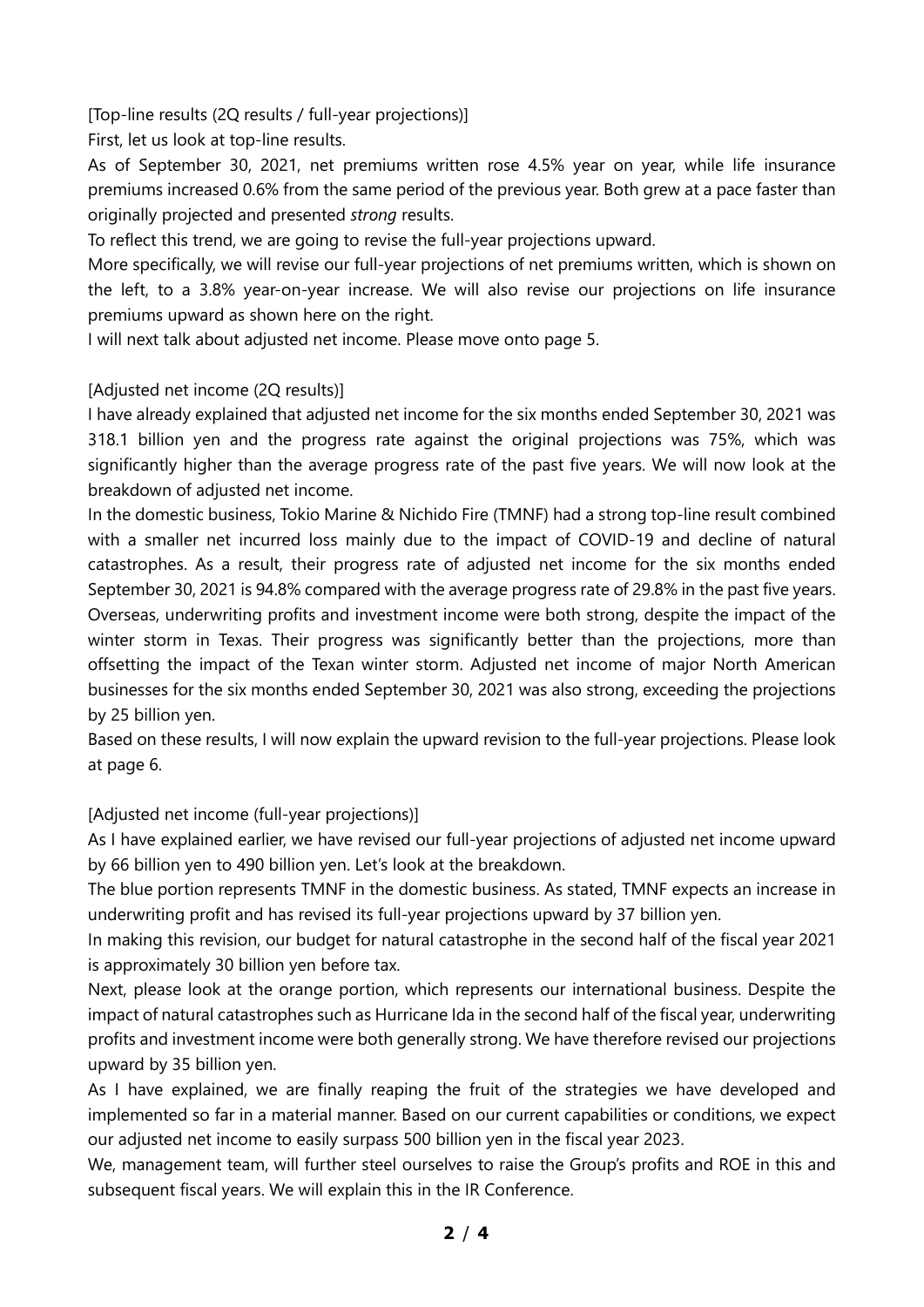This is the end of my presentation.

# **Presentation by CFO Yuasa**

[Shareholder returns]

I am Chief Financial Officer Yuasa. As the last item of this conference call, I will explain our shareholder returns. Please turn to page 7.

The basis of our shareholder returns is dividends. We will keep increasing our dividends in keeping with profit growth.

Within this framework, we have previously said that we will raise our dividend payout ratio to 50%, a level comparable to our global peers, once we achieved our medium- to long-term target of over 500 billion yen in adjusted net income and around 12% in adjusted ROE. The timing of this move, however, has been unclear as we have only said that we would do so *when we could stably achieve the targets*.

As Mr. Komiya has explained earlier, we have implemented our management and business strategies to realize our medium- to long-term target. As demonstrated by the upward revision to the fiscal year 2021 profit, our capabilities are definitely growing.

In May this year, we said that we were in sight of achieving over 500 billion yen in adjusted net income in the fiscal year 2023. Currently, the management team are confident that we will achieve and keep steadily exceeding this target, unless something beyond our expectations occurs.

With this view, we have brought forward the timing of achieving the 50% dividend payout ratio, which has been unclear, to the time when our adjusted net income is expected to exceed 500 billion yen, in other words, to the fiscal year 2023, in an effort to improve transparency. Based on this decision, we have also raised the dividend payout ratio for the fiscal year 2021 from the original projections of 43% to 47% and have decided to increase dividend per share by 30 yen from the original projections or by 45 yen in comparison with the previous fiscal year to 245 yen.

We are confident that our profit growth will continue beyond the fiscal year 2023. After we raised the dividend payout ratio to 50%, we intend to raise dividend per share using profit growth as a driver. In principle, we intend not to reduce our dividend payment.

Next, I will explain capital level adjustments. In May 2021, we said, "We would flexibly use 100 billion yen in the fiscal year 2021 including the execution of bolt-on M&As." In fact, we made announcements on share buybacks worth 30 billion yen in June and 30 billion yen in September and have executed both.

There is no change to our promise of spending the remaining 40 billion yen during the fiscal year 2021. We will flexibly determine the timing of our announcement.

Please note, however, that at this stage we do not expect to execute any bolt-on M&A, which will be deducted from the 40 billion yen.

We have used the capital we have generated for business investments to achieve growth from a medium- to long-term perspective. At the same time, we have provided shareholder returns using the surplus capital in a disciplined manner. Going forward, we are committed to implementing our capital policies to achieve profit growth and raise ROE.

**3** / **4**